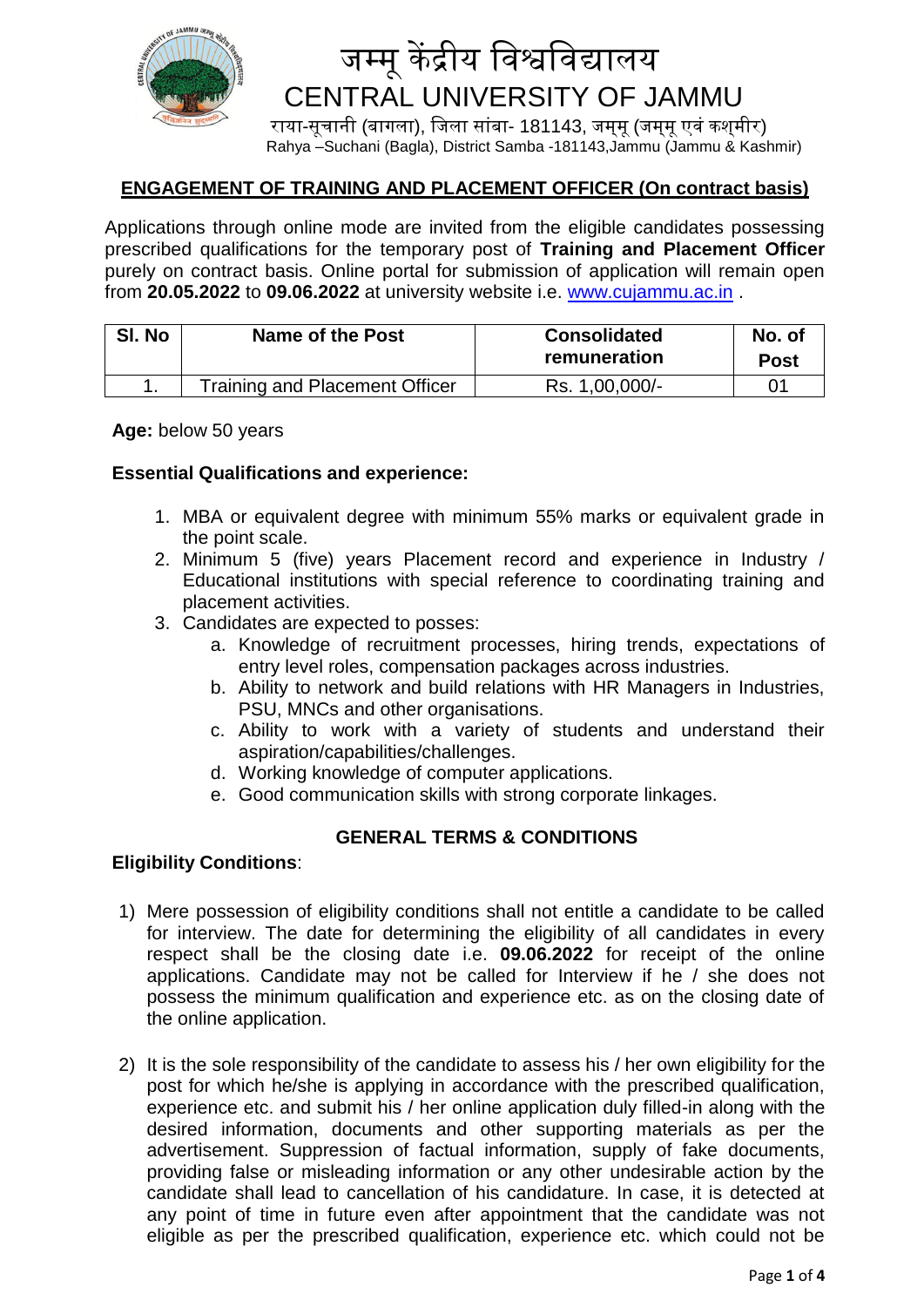detected at the time of scrutiny / interview due to whatever circumstances, his / her appointment shall be liable to termination forthwith as per this clause and also based on his / her undertaking in online application form. Candidates are advised to confirm their eligibility prior to submission of online application.

- 3) The persons appointed will be purely on contract basis for six months and shall have no claim for absorption, extension or permanent employment. An affidavit in this regard will have to be submitted by the selected candidate duly attested by first class Magistrate at the time of joining otherwise he/she shall not be allowed to join and the offer of appointment will be issued to next candidate in selection panel. Contract for engagement may be extended at the sole discretion of the University based on satisfactory performance during the period of engagement and other factors to be determined by the University.
- 4) **Nature of Duties:** The selected candidates will be required to perform duties as per the rules of the University as amended from time to time. The University is free to assign any duty as per the exigency of the situation at any time even during non-working hours / holidays.
- 5) Candidates who have been awarded degrees from foreign Universities should enclose "*Equivalence Certificates*" issued by the Association of Indian Universities, New Delhi.
- 6) Candidate should bring all original certificates along with one set of self-attested photocopies relating to his / her age, qualification, experience and caste etc. at the time of interview. In case the candidate fails to submit the documents, he / she shall not be allowed to appear at the interview or join, as the case may be and his / her candidature shall be treated as cancelled without any further communication in this regard.
	- (i) Interim enquiries shall not be entertained.
	- (ii) Conditional form of applications will not be entertained by the University.
	- (iii) 'Canvassing in any form shall disqualify the candidature of the candidate'.
- 7) The University shall not be responsible for any postal / electronic delay. Online application must be submitted prior to closing date and time of online application on the portal. The candidate shall be required to submit the list of enclosures and also write his/her complete information with regard to his / her correspondence and permanent address with pin code, telephone numbers, cell-phone numbers, e-mail ID, if any in the online application which will facilitate communication at any point of time.
- 8) The University reserves the right to place reasonable limit on the total number of candidates to be called for interviews.
- 9) The selected candidates shall be appointed under written contract for contractual appointment.
- 10) The grade point B in the 7 point scale (Grade O, A, B, C, D, E & F) shall be regarded as equivalent to 55% wherever the grading system is followed.
- 11)With regard to any ambiguity relating to the recruitment in general and eligibility in arespect of post in particular, the decision of the Hon'ble Vice Chancellor shall be final.
	- (i) The University reserves the right to fill or not to fill up the post advertised for any reasons whatsoever. If any vacancy arises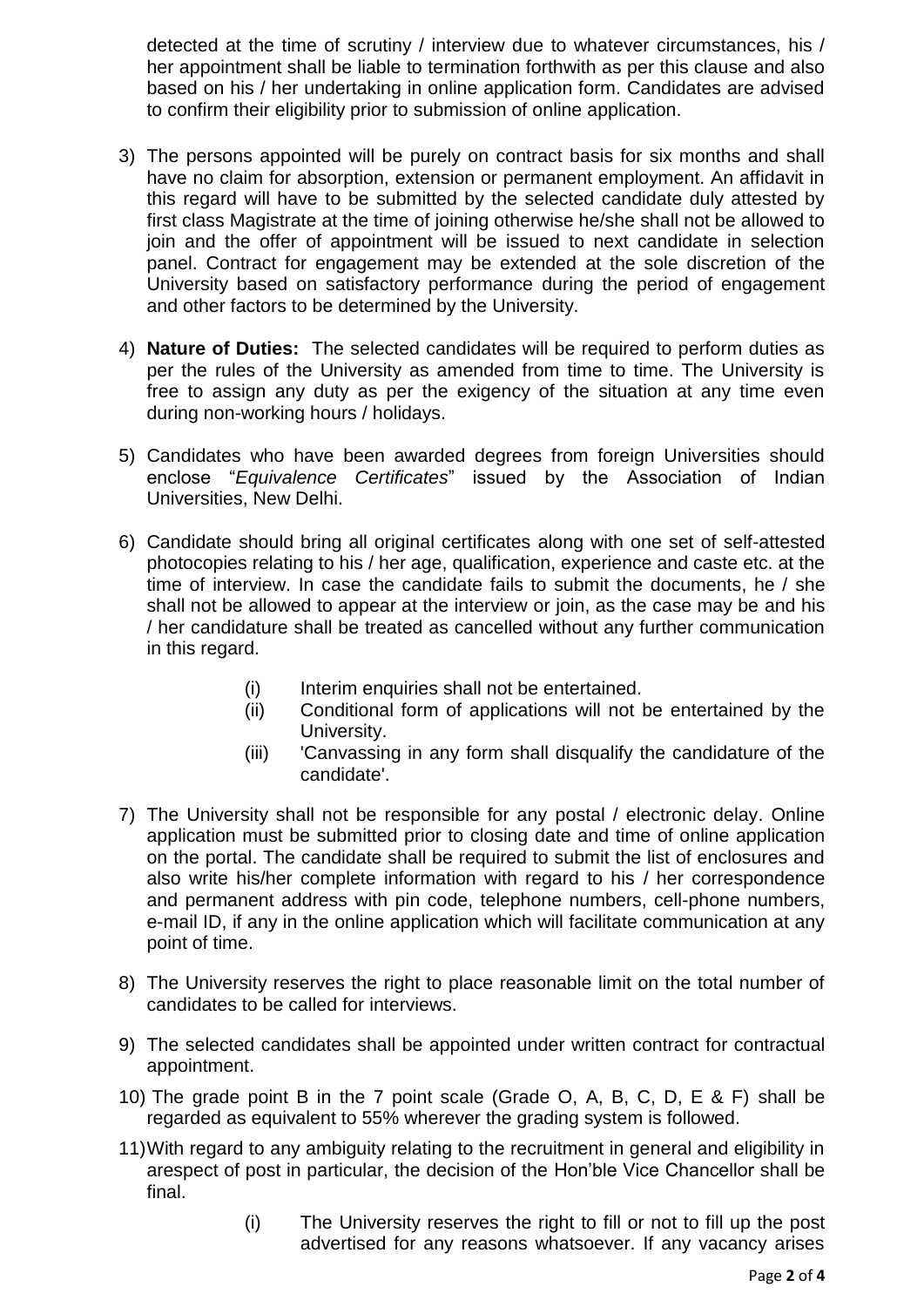after recruitment to a particular post due to whatsoever reasons, the vacancy may be filled up from the panel of that post within a period of one year from the date of selection committee.

- (ii) The University reserves the right to withdraw the advertisement either partly or wholly at any time without assigning any reason to this effect.
- 12) **Rejection of Applications Forms:** Online Applications not filled up on the basis of supporting documents, duly self attested clear Xeroxed copies of degree certificate/marks sheet/ experience certificate/ category certificate (if applicable) issued by the respective Competent Authorities and Incomplete online applications shall be rejected summarily. Application form (i) incomplete in any respect or (ii) any fresh paper / enclosures after the last date of receipt of application, shall not be entertained. No amendments in online application will be allowed. Thus, candidates are advised to be careful while filling the online application
- 13) Candidates belonging to SC, ST and PwD category are exempted from the payment of **application fee of Rs.500/-,** provided the necessary certificate to that effect from the Competent Authorities in the prescribed Format is produced on the date of interview
- 14) Candidates in their own interest are advised to remain in touch with the University website [\(www.cujammu.ac.in\)](http://www.cujammu.ac.in/). They should also regularly check University website for updates / corrigendum. Issuance of notifications in the newspapers is not obligatory on the part of the University. All correspondence including Intimation of Interview will be sent by University in the login id / registered email of the candidate. Any change of postal address given in the application form should at once be communicated to the University.
- 15) In case of any dispute, any suit or legal proceeding by or against the University, Courts within whose local Jurisdiction, Headquarter of the University is situated shall have the Jurisdiction.
- 16) In case of any doubt in English or Hindi version of the Notification, English version shall prevail over Hindi version.
- 17) Appointment offer to selected candidates shall remain valid for 10 days from the date of issue of appointment order. Non-reporting / joining of appointed candidates within the prescribed time limit will automatically cancel the appointment. Such posts will be offered to next candidate as per merit list in vogue.

 Sd/- **REGISTRAR**

No. CUJ/Admin/EN-Temp/2022/01/274 Date: 19.05.2022